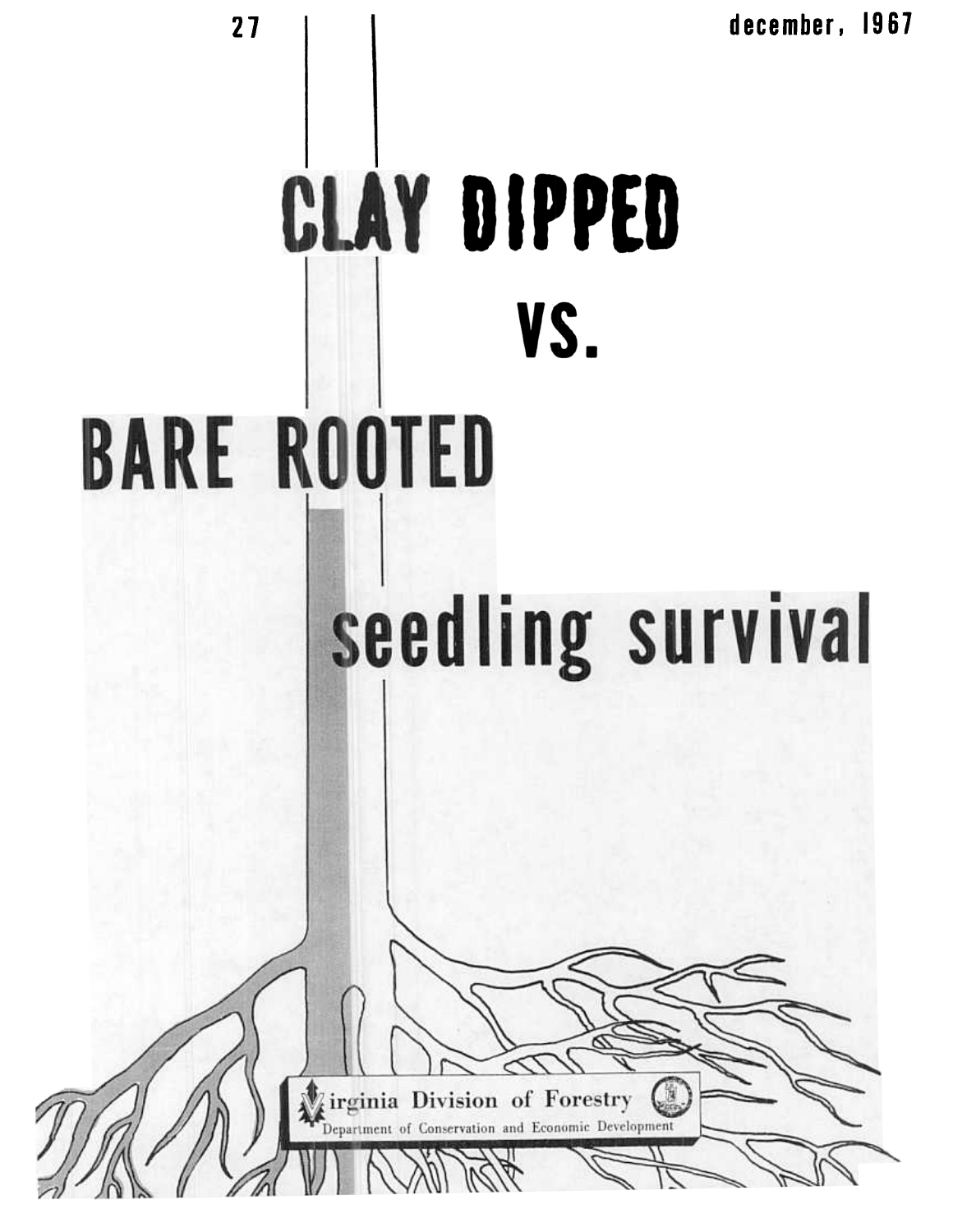# **CLAY DIPPED VS. BARE ROOTED SEEDLING SURVIVAL**

**T. A. Dierauf, and R. L. Marler** 

# **INTRODUCTION**

Prior to 1960 the Virginia Division of Forestry nursery at New Kent prepared all pine seedlings for shipment by packaging them in damp sphagnum moss. From 1960 to 1965 a mixture of sphagnum moss and excelsior was used. In 1965, on a trial basis, the nursery began root dipping pine seedlings in a mixture of kaolin clay and water before packaging. Before going operational it was decided to test clay dipped seedlings to determine what the effect might be on planting survival.

Therefore, during the 1965 spring planting season loblolly and white pine seedlings, some packed clay dipped and some packed in moss (bare rooted) were sent to different areas throughout Virginia for use in test plantings. White pines were planted in the mountains and loblolly pines in the piedmont and coastal plain. At each planting site both clay dipped and bare rooted seedlings were planted in paired plots.

A similar study which included seedling exposure prior to planting was established in spring, 1966.

This report describes these studies and gives their results.



#### **PLOT LOCATIONS**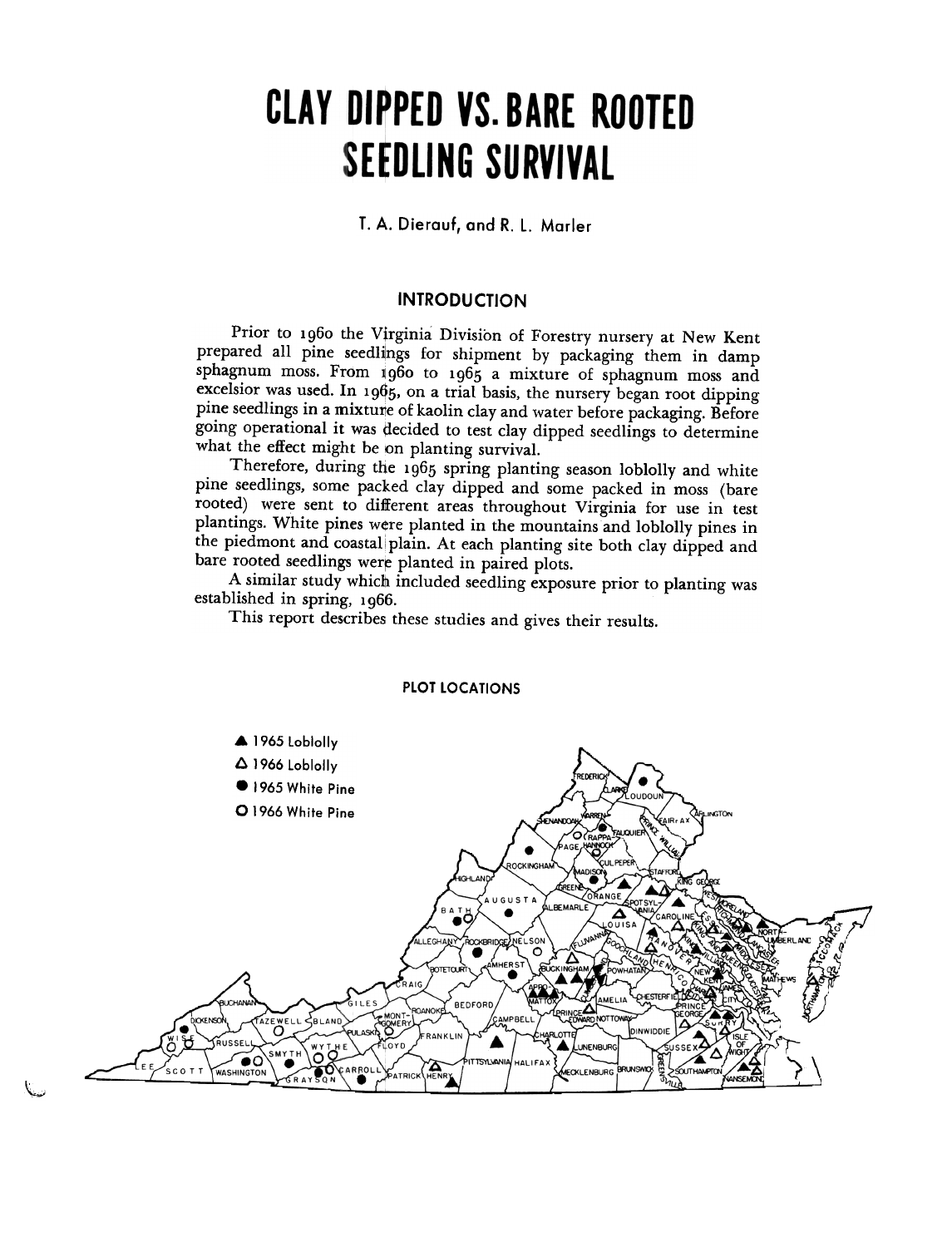# **1965 STUDY**

# **SPECIES**

Loblolly  $(1-0)$  and white  $(2-0)$  pine seedlings. A small section of nursery bed which was uniform aa possible was reserved for each species.

## **TREATMENT AND PACKAGING**

Clay dipped seedlings, 50 in a bundle, were root dipped in kaolin clay<sup>1</sup> and packed 1,000 seedlings in a package for white pine and 2,000 seedlings for loblolly pine. The dipped seedlings were first wrapped in absorbent paper, then covered with waterproof paper and protected with veneer boards. A firm and compact seedling package resulted.

Bare rooted seedlings were packed using a mixture of damp sphagnum moss and excelsior and conltained the same number per package as the clay dipped.

# **DEllVERY AND STORAGE**

Seedling delivery to the various Virginia Division of Forestry district offices and state forests was made in mid-March and seedlings were kept inside unheated buildings approximately one week prior to delivery to the site selected for planting.

#### **PLANTING SITES**

For loblolly pine, plantings were made on 26 different tracts in 22 counties throughout the piedmont and coastal plain. Included were 5 plantings on fields, 13 on cutover land, and 8 on bulldozed or disced areas.

For white pine, plantings were made on **13** different tracts in **13**  mountain counties. Six of these plantings were established on fields and seven on cutover land.

# **PILOTS ESTABLISHED**

Two seedling packages, one containing clay dipped and the other moss packed (bare rooted) seedlings were delivered to each tract. One hundred seedlings were randomly sdlected from each package for planting. These were hand planted by Virginia Division of Forestry personnel during the latter part of March in 10 rows of 10 seedlings each using a spacing of 6.6 feet by 6.6 feet. There was a minimum of seedling exposure prior to being planted.

**<sup>1.</sup> Approximately three ponads mixed with water was used per 1,000 was increased by approximately nine**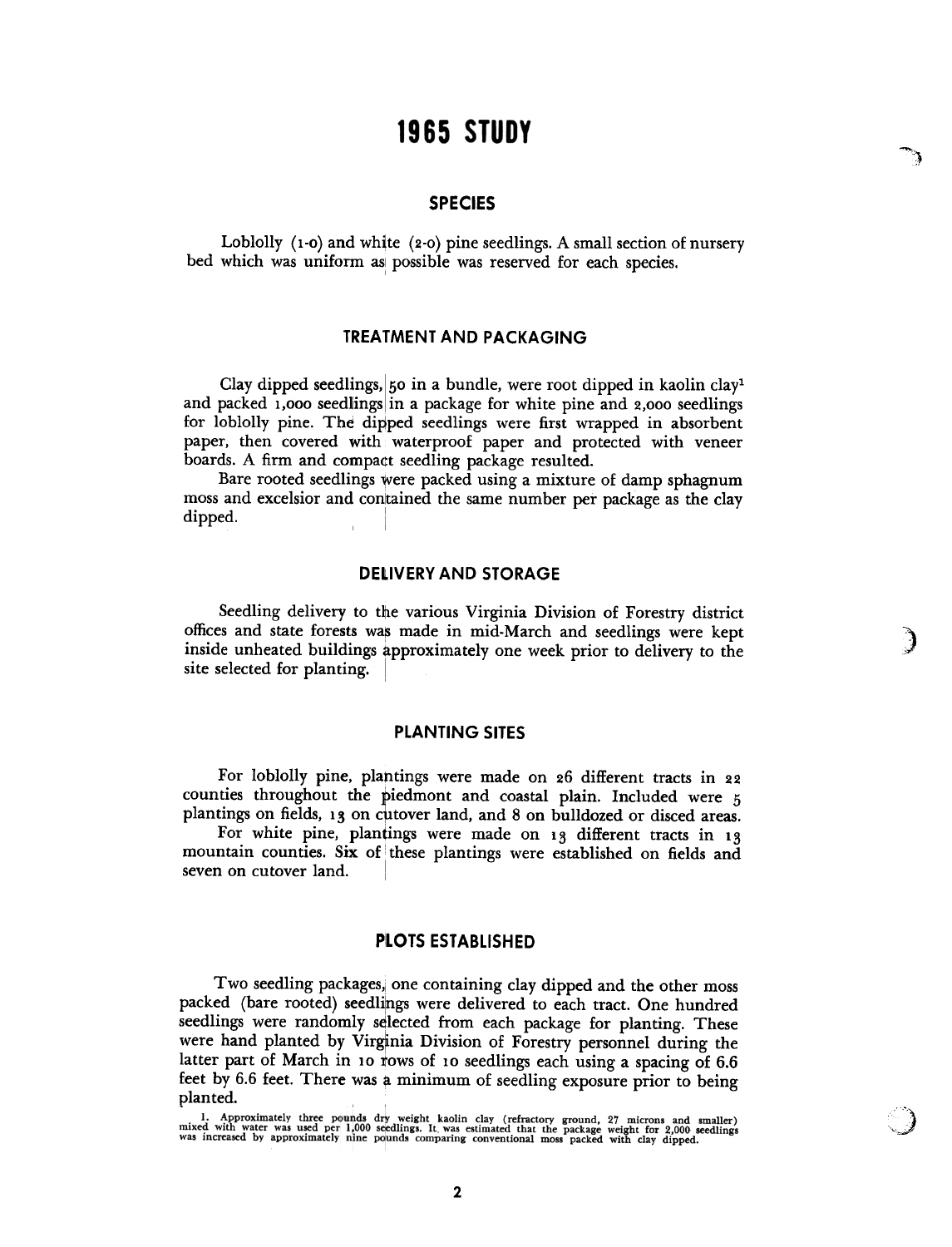# **RESULTS**

Survival data were taken in late fall-early winter, 1965.

Loblolly pine........

Clay dipped seedling survival ranged from 75 to 98 percent with an average survival of 93.3 percent and bare rooted ranged from 57 to 98 percent with an average survival of 90.7 percent. The difference of 2.6 percent was not statistically significant. Of the 26 paired plots used, clay dipped seedlings survived better on 17, bare rooted survived better on 6 plots, and on 3 paired blots survival was the same.

#### **White pine** ....

Clay dipped seedling survival ranged from  $71$  to 95 percent with an average survival of 86.1 percent and bare rooted ranged from 90 to 100 percent with an average survival of  $95.8$  percent. The difference of  $9.7$ percent in favor of bare rooted seedlings is statistically significant at the 0.005 level  $(1/2)$  of 1 percent). On all 13 paired plots bare rooted seedlings survived better than clay dipped seedlings.

# **1966 STUDY**

In the 1966 study the seedlings were purposely exposed by hand carrying the seedlings for varying lengths of time before planting. The purpose of exposing the seedlings was to determine the effect of this exposure on planting survival for both clay dipped and bare rooted seedlings. Except for exposure, the 1966 study is similar to the one established in 1965.

## **PLANTING SITES**

A total of 18 loblolly pine planting sites, which included 3 plantings on fields, 8 on cut-over, and  $\gamma$  on disked or bulldozed, were established in 17 piedmont and coastal pla'n counties.

Fourteen white pine plantings were established in 11 mountain counties. Nine of these plantings were established on fields and five on cut-<br>ver land.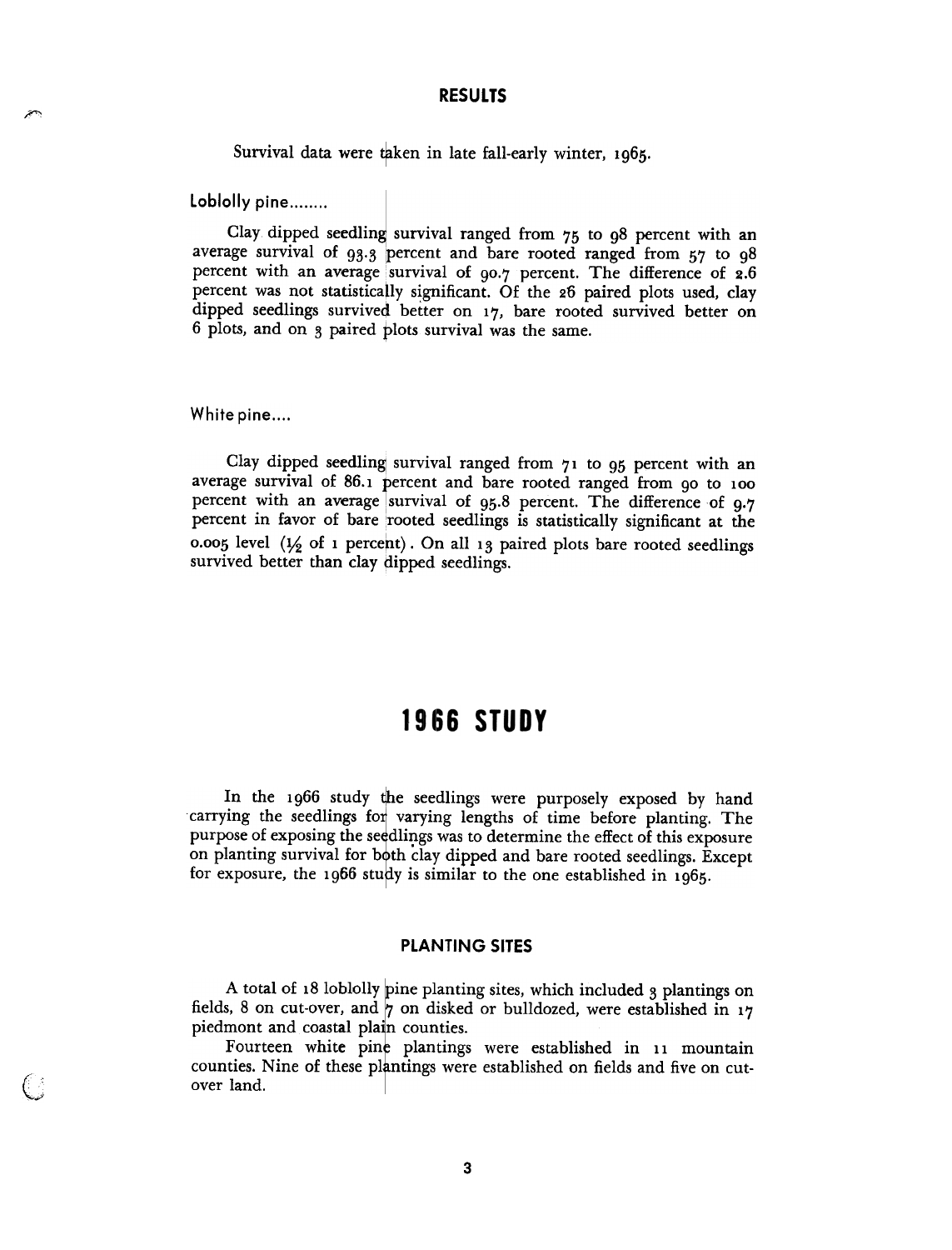#### **EXPOSURE TREATMENTS**

After the seedlings were removed from the package they were carried by hand, (roots exposed) until planted. The 100 clay dipped and 100 bare rooted seedlings received he same treatment which consisted of exposing the 10 seedlings planted in row one from 0 to 5 minutes, the 10 seedlings in row two from 6 to 10 minutes, and so on until the 10 seedlings planted in row ten were exposed from 46 to 50 minutes before being planted.

Seedlings were planted on sunny days beginning in the early afternoon.

# **RESULTS**

Survival data were taken in early winter, 1966, and are summarized below.

**Loblolly pine............** |

Clay dipped seedling survival ranged from 40 to 97 percent (for individal tracts, all exposure times included) with an average survival of  $70.8$ percent and bare rooted ranged from 40 to 91 percent with an average survival of 63.4 percent and bare included) with an average survival of 79.8 percent and bare rooted ranged from 40 to 97 percent with an average urvival of 63.4 percent. The difference of 16.4 percent in favor of clay li survival of 63.4 percent. The difference of 16.4 percent in favor of clay dipped was significant at the 0.005 level  $(1/2)$  of 1 percent). Of the 18 paired plots used, clay dipped seedlings survived better on 16 while bare rooted survived better on only twp.

With increased exposure time survival decreased for both bare rooted and clay dipped as shown in the graph below. With increased exposure, bare rooted seedling survival tended to decrease more rapidly than clay dipped but this difference in rate of decrease was not significant.



#### Loblolly pine-1966